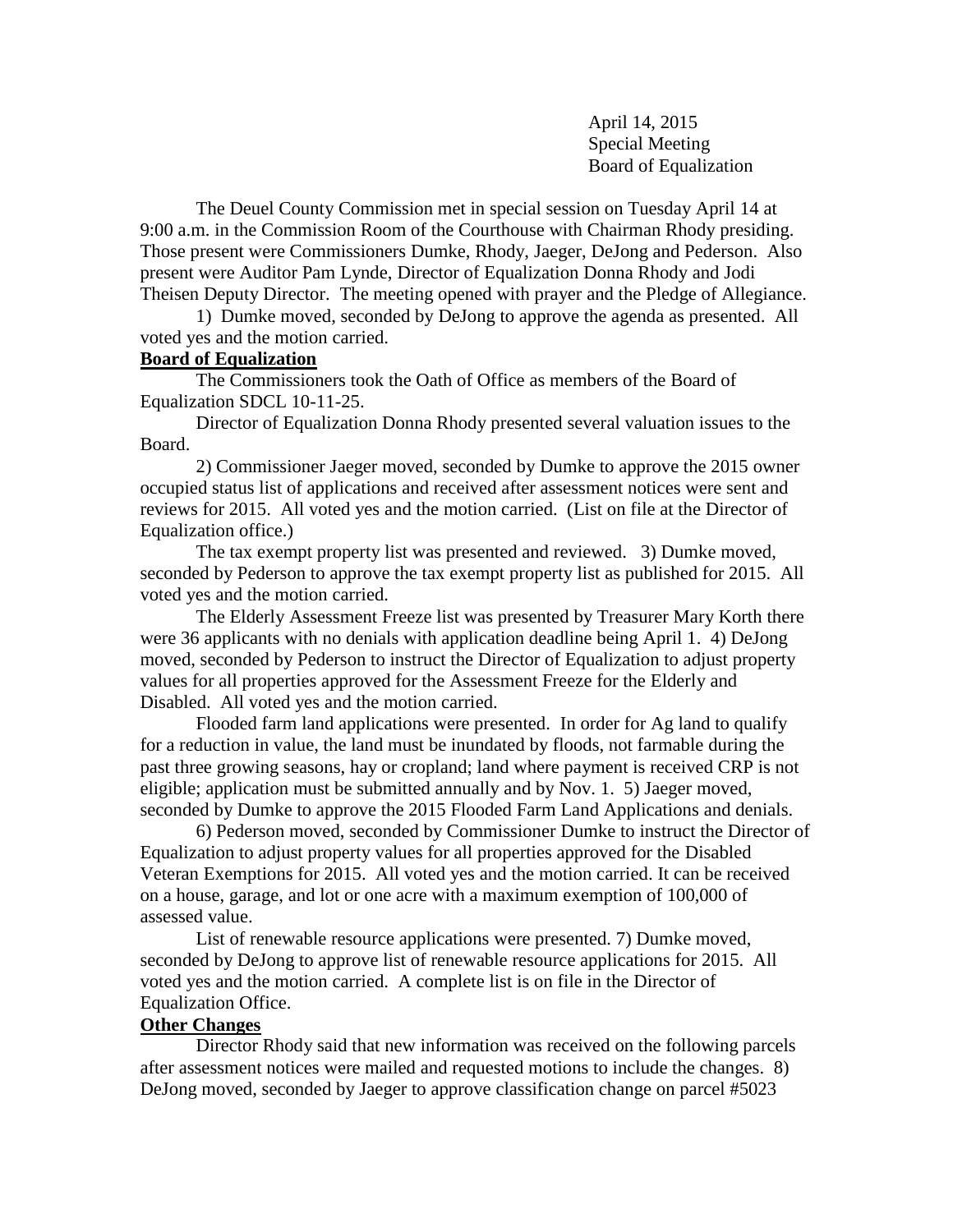from NA-CC2 to NA-C1. All voted yes and the motion carried. 9) Dumke moved, seconded by Pederson to approve the correction of Ag exempt buildings on record #2208 (\$8,833) to record #5912 (\$5,156) and record #5912 NA-A1 (\$392) to record #2208 NA-A1 (\$392) and record #5912 NA-A1-S (\$301,527) to record #2208 NA-A1-S (\$301,527) due to error-buildings were placed on wrong cards. All voted yes and motion carried. 10) Pederson moved, seconded by Jaeger to remove house and Ag building from parcel #1104 due to split off and place them on parcel #1105 (house and Ag buildings were put on parcel #1105 and not taken off parcel #1104). All voted yes and the motion carried.

The list of discretionary properties and the list of growth in the county for 2015 were presented for review and are on file in the Director's office. Urban growth  $\&$ Discretionary \$972,742; Rural Growth \$3,264,913; Rural Discretionary \$1,429,740 for total growth of \$5,667,395;

All property values within the county were reviewed by the Board and soil ratings were discussed.

## **APPEALS**

The following appeals to real property assessments were heard and acted on. **10:30 E15-01 Larry Walter**-#3114 Lots 1-7 Blk. 2 Original Plat Town of Altamont. He did not appear at the meeting and appealed the assessed value of the lots. His appeal stated the lots are totally overgrown and no access, no legal street for access; local board lowered to \$1000 reason being parcel overgrown with chokecherry, mulberry and plum brush as well as weeds and fallen trees; Assessor's recommendation lower bare lots to \$1,198. 11) Jaeger moved, seconded by Pederson to lower value of lots as recommended by Director to \$1,198 on above described property. All voted yes and the motion carried. **10:45 E15-02 Richard and Irene Maertens**- #5898 W20' Lot 1 & all Lot 2 & E20' Lot 3 the Elms Add'n. in Gov. Lot 6 in NE1/4 4-114-47, Lake Cochrane. They did not appear at the meeting and appealed the assessed value of the cabin. The cabin was flooded when rural water was turned on. Cabin had to be gutted and the floor structure needs significant repair. Assessor recommends lowering structure value NA-C1 to \$19,130 and no change to NA-C land value \$130,216. 12) DeJong moved, seconded by Dumke to lower value of house NA-C1 to \$19,130 as recommended by Director on the above described property. All voted yes and the motion carried.

**11:00 E15-03 James John-**#3521 S15'of Lot 18 & All Lots 19-20 Thokola Beach in Gov't Lot 1 Lake Cochrane. The John's appealed via a conference call. They said they were appealing the increase in assessed value and said they had not made any changes to this property with the increase in value being 23.45% over last year; they stated two properties on each side of them have newer larger homes; Anna John stated they have a seasonal very minimal cabin; and said they feel the homes on each side of them were sold for the houses and not land value. Director Rhody recommended no change in value to NA-C1 structures \$32,481 and NA-C land \$150,860. Upon the recommendation of the Director 13) Commissioner Jaeger moved, seconded by Dumke to accept recommendation of Director of Equalization to make no change to value NA-C1 \$32,431 and NA-C \$150,860 on above described property. All voted yes and the motion carried.

14) Dumke moved, seconded by Pederson to adjourn as the Board of Equalization for 2015 and reconvene as the County Commission. All voted yes and the motion carried.